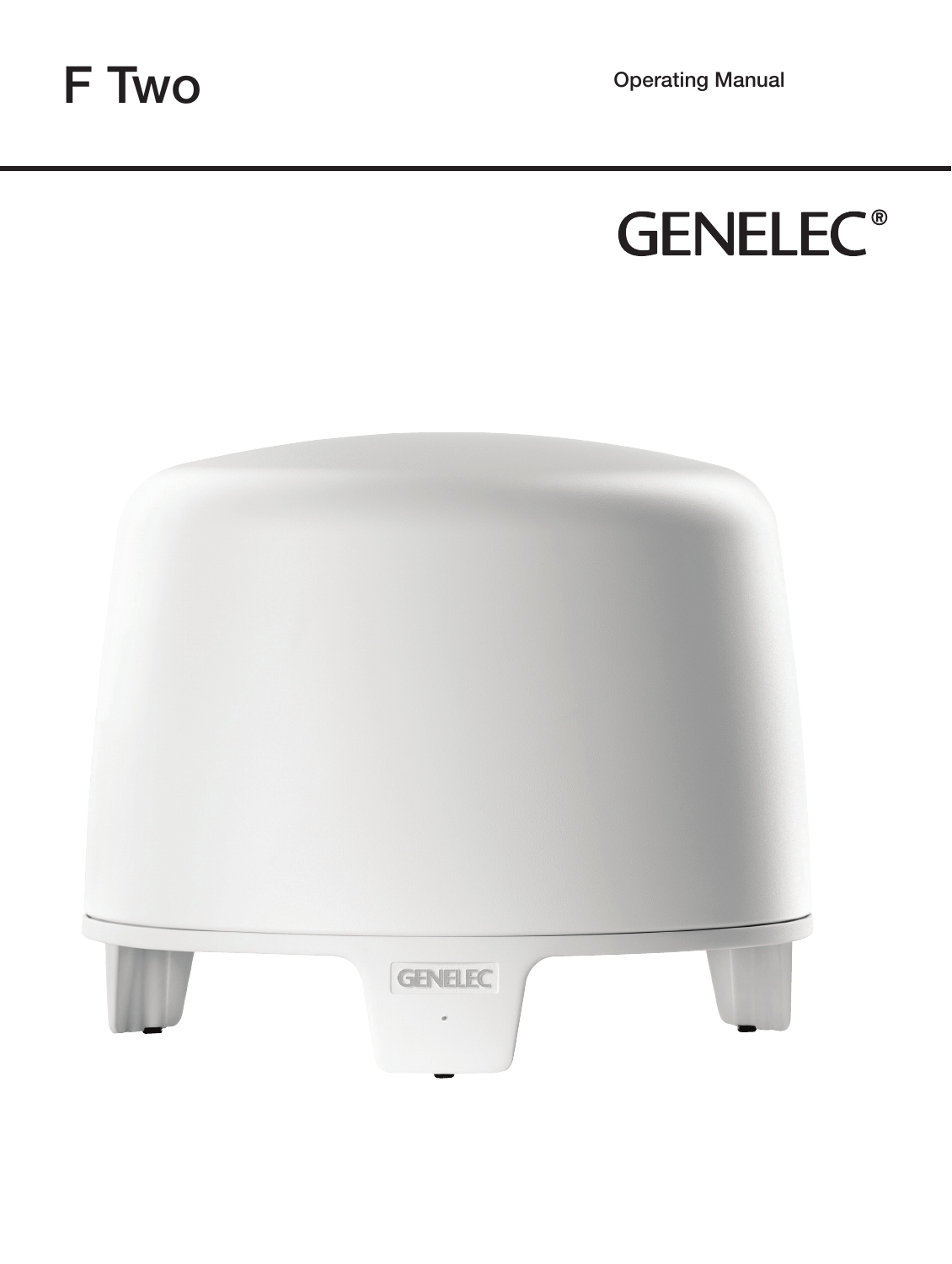# F Two Active Subwoofer



## General description

The Genelec F Two is a very compact active subwoofer designed to complement up to five Genelec G One or G Two active loudspeakers as a .1 / LFE channel subwoofer in a 5.1 system or a pair of the slightly bigger G Threes. Linked together two F Two's can also be used with G Fours. The F Two extends the system's bass response down to 27 Hz and integrates perfectly with the main loudspeakers in any environment. The playback level for the whole system is conveniently controlled by the wireless volume control provided with the subwoofer. A wired volume control is available as an option.

The F Two has integrated bass management for the two output channels which directs frequencies below 85 Hz to the subwoofer and higher frequencies through the output connectors to the main loudspeakers. When using the subwoofer for the .1/LFE channel of a multichannel system, we recommend that bass management is done in the processor or receiver and only the LFE channel is connected to the subwoofer.

# Installation

Before connecting the audio signals, ensure that all equipment is switched off.

As the F Two contains its own amplifier, no separate power amplifier is needed. Never connect the F Two to the loudspeaker outputs of a power amplifier, integrated amplifier or receiver.

Please follow the steps listed below for a succesful setting up of the subwoofer:

1. Check the contents of the shipment. in addition to the subwoofer, there is a wireless remote control, a mains cable, an IR extension cable and a Quick Setup Guide.

2. Pull out the battery insulating strip from the underside of the remote control as shown in figure 1. This strip insulates the battery from the contacts on the remote control during shipping and the remote control does not function before it is removed.

3. Place the subwoofer in its position. 4. Connect audio cables from your signal source(s). You can connect up to two digital audio sources and two analog audio sources.

5. Connect the main loudspeakers to the output connectors of the subwoofer. You can use either balanced XLR or unbalanced RCA connectors.

6. Set the "LEVEL +10" and "-10 dB" switches on the subwoofer and main loudspeakers according to Table 2 on this manual.

7. Adjust the phase of the subwoofer as instructed in this manual and the Quick Setup Guide.

8. Use test recordings and familiar music pieces to judge the sound balance. Use the "SUBWOOFER LEVEL" rotary control and the "BASS ROLL-OFF" dip switches to fine-tune the balance. If this fails, consider relocating the subwoofer.

### Operating Environment

The F Two subwoofer is designed for indoor use only. The ambient temperature should be 15-35 °C (50-95 °F) and the rela-



Figure 1. Removing the battery insulating strip from the remote control

tive humidity 20-80 %. Condensation is not allowed. If it has been stored or transported in a cool environment, the product must be allowed to warm up in its packing to the ambient temperature before connecting mains power.

## **Connectors**

The F Two is equipped with both analog and digital signal input connectors, that can be used simultaneously to connect up to four audio sources (two analog, two digital). Switching between sources is done with the Select button on the connector panel or with the "<" and ">" buttons on the remote control. The colour of the LED light on the subwoofer enclosure indicates which source is selected.

#### **Analog Input Connectors**

The F Two has two stereo inputs (3.5 mm jack and L/R RCA connectors) and an LFE/ LINK RCA connector. The stereo inputs are parallel, so you can connect two audio sources at the same time, just play only one of them at a time. The Select function does not work between these two inputs. The LFE/LINK input is used for the LFE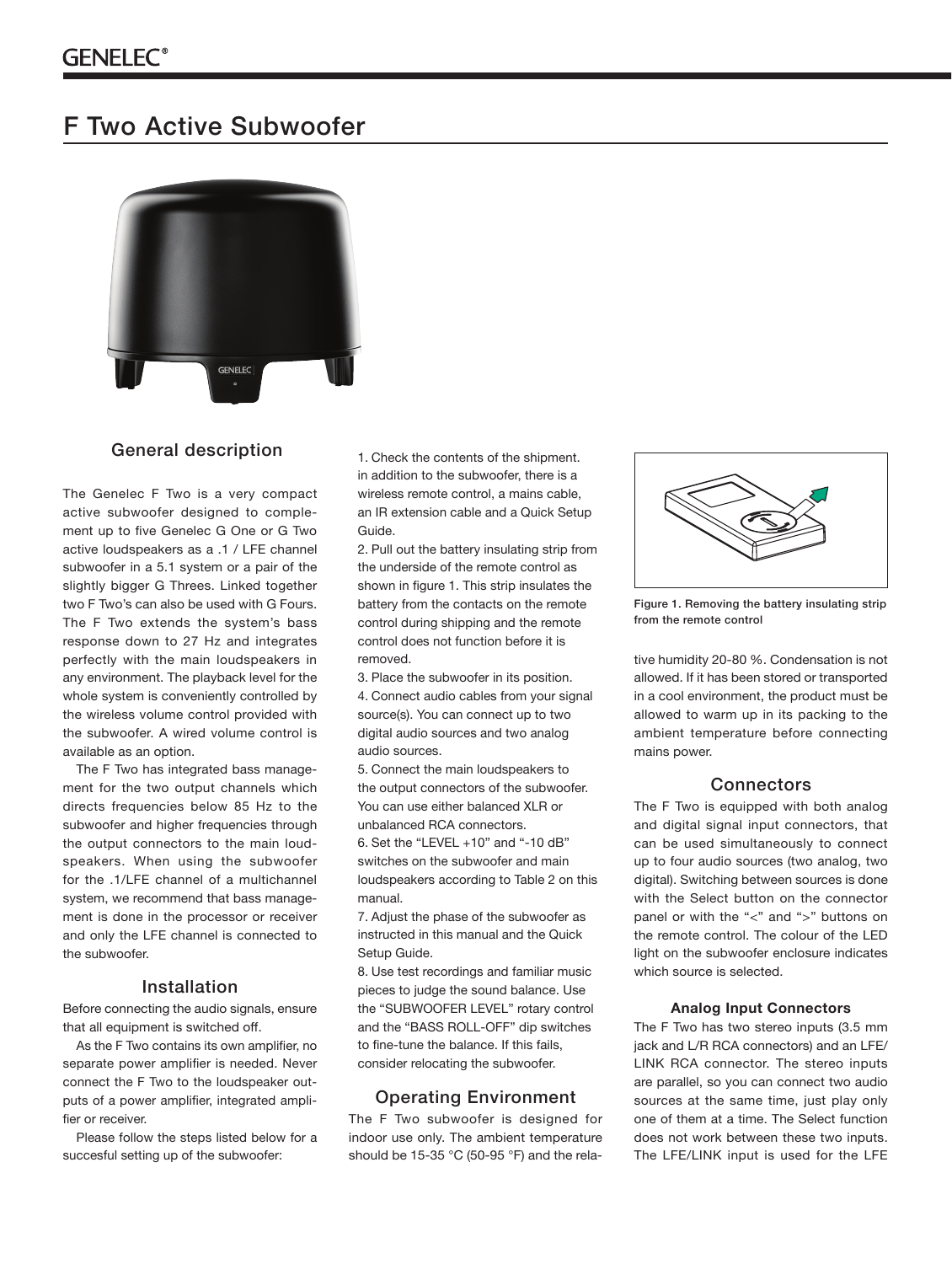

Figure 2. Connectors and controls of the F Two.



Figure 3. Audio cabling

(.1) signal in a 2.1 or 5.1 channel sound system or as the signal input in a multiple subwoofer system (see chapter Using Multiple Subwoofers). The LFE/LINK input has a 120 Hz low pass filter, so it is not suitable for full frequency range signals.

### **Digital Input Connectors**

The F Two has two digital signal input connectors, one coaxial and one optical, that accept stereo PCM format digital signal. You can connect two digital sources and switch between them using the Select function.

### **Analog Output Connectors**

The F Two has two pairs of analog stereo L/R output connectors, one with RCA connectors and the other with balanced XLR male connectors. Connect signal cables from these connectors to the main speakers. Both connector pairs carry the same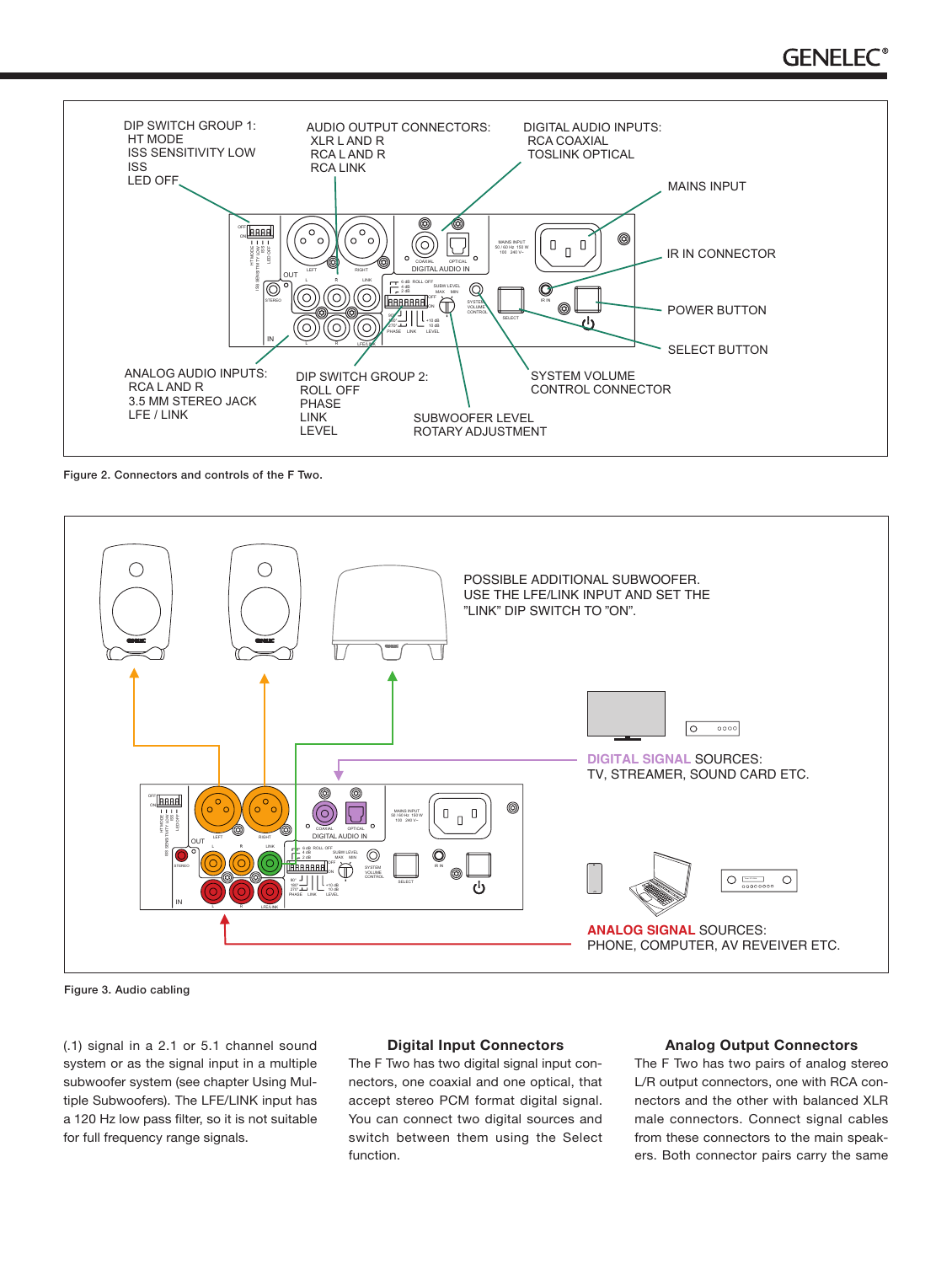# GENEI EC

| <b>Subwoofer</b><br>placement | <b>Bass Roll-Off</b> |
|-------------------------------|----------------------|
| Near a wall                   | $-2$ dB              |
| In a corner                   | -4 dB                |

Table 1. Suggested Bass Roll-Off settings in typical situations



Figure 4. F Two remote control

signal so you can use main speakers with either RCA or XLR input connectors. These outputs are high pass filtered at 85 Hz (See chapter Bass Management). Additionally, the LINK RCA output provides a summed signal of both channels. Use this connector as a signal output to the next subwoofer when you want to connect several subwoofers together. See chapter "Using Multiple Subwoofers" for more information.

### **System Volume Control Connector**

This connector allows connecting the Genelec 9310A Wired Volume Control which is available as an accessory. When connected, the 9310A controls the volume of the whole system, including the main speakers.

### **IR IN Connector**

If the F Two is used with an infrared type remote control (see chapter Use with IR Remote Controls) and the desired location of the subwoofer does not allow an unobstructed line of sight to the receiver located next to the LED in one of subwoofer's feet, the IR extension cable provided with the subwoofer can be connected here. The receiver end of the cable is then brought to a location where the IR remote control reception works conveniently, for instance close to the IR receiver of a television set when using the subwoofer and speakers with a TV.

| Main loudspeaker model | F Two Level Dip switch setting |               |
|------------------------|--------------------------------|---------------|
|                        | -10 dB switch                  | +10 dB switch |
| G One A                | <b>OFF</b>                     | <b>OFF</b>    |
| G One B                | OFF                            | OFF           |
| G One B -10 dB Dip ON  | ON                             | <b>OFF</b>    |
| G Two A                | <b>OFF</b>                     | <b>OFF</b>    |
| G Two B                | <b>OFF</b>                     | <b>OFF</b>    |
| G Two B -10 dB Dip ON  | ON                             | <b>OFF</b>    |
| G Three A              | OFF                            | OFF           |
| G Three A +10 Dip ON   | <b>OFF</b>                     | ON            |
| G Three B              | <b>OFF</b>                     | <b>OFF</b>    |
| G Three B -10 Dip ON   | ON                             | <b>OFF</b>    |
| G Four A               | <b>OFF</b>                     | <b>OFF</b>    |
| G Four A +10 dB Dip ON | <b>OFF</b>                     | ON            |
| 8010A                  | <b>OFF</b>                     | ON            |
| 8010A -10 dB Dip ON    | <b>OFF</b>                     | <b>OFF</b>    |
| 8020A                  | <b>OFF</b>                     | ON            |
| 8020B                  | <b>OFF</b>                     | ON            |
| 8020C                  | <b>OFF</b>                     | ON            |
| 8020D                  | <b>OFF</b>                     | ON            |
| 8030A                  | <b>OFF</b>                     | ON            |
| 8030B                  | <b>OFF</b>                     | ON            |
| 8030C                  | <b>OFF</b>                     | ON            |
| 8040A                  | <b>OFF</b>                     | ON            |
| 8040B                  | <b>OFF</b>                     | ON            |
| M030                   | <b>OFF</b>                     | ON            |

Table 2. Suggested Level switch settings with different main loudspeakers

# Functions And Controls

## **HT Mode**

Turn this switch to "ON" when you connect a sound source with its own volume control to the analog inputs of the F Two. In this mode the volume control of the F Two does not have effect on the analog signals. However, it works with the digital inputs, so you can use them to connect other signal sources.

#### **ISS Sensitivity Low**

If the Intelligent Signal Sensing (ISS) function switches the subwoofer on when there is no audio signal present, turning this switch to "ON" reduces the triggering sensitivity of the function.

### **ISS**

The Intelligent Signal Sensing (ISS) function monitors the audio signal fed to the subwoofer. If there is no signal for approximately 45 minutes, the function switches the subwoofer to Standby mode, reducing the power consumption to less than 0.5 Watts. When the signal resumes, the subwoofer powers up again. There is a slight delay in the automatic powering up. In those environments where the subwoofer is required to be on all of the time, the ISS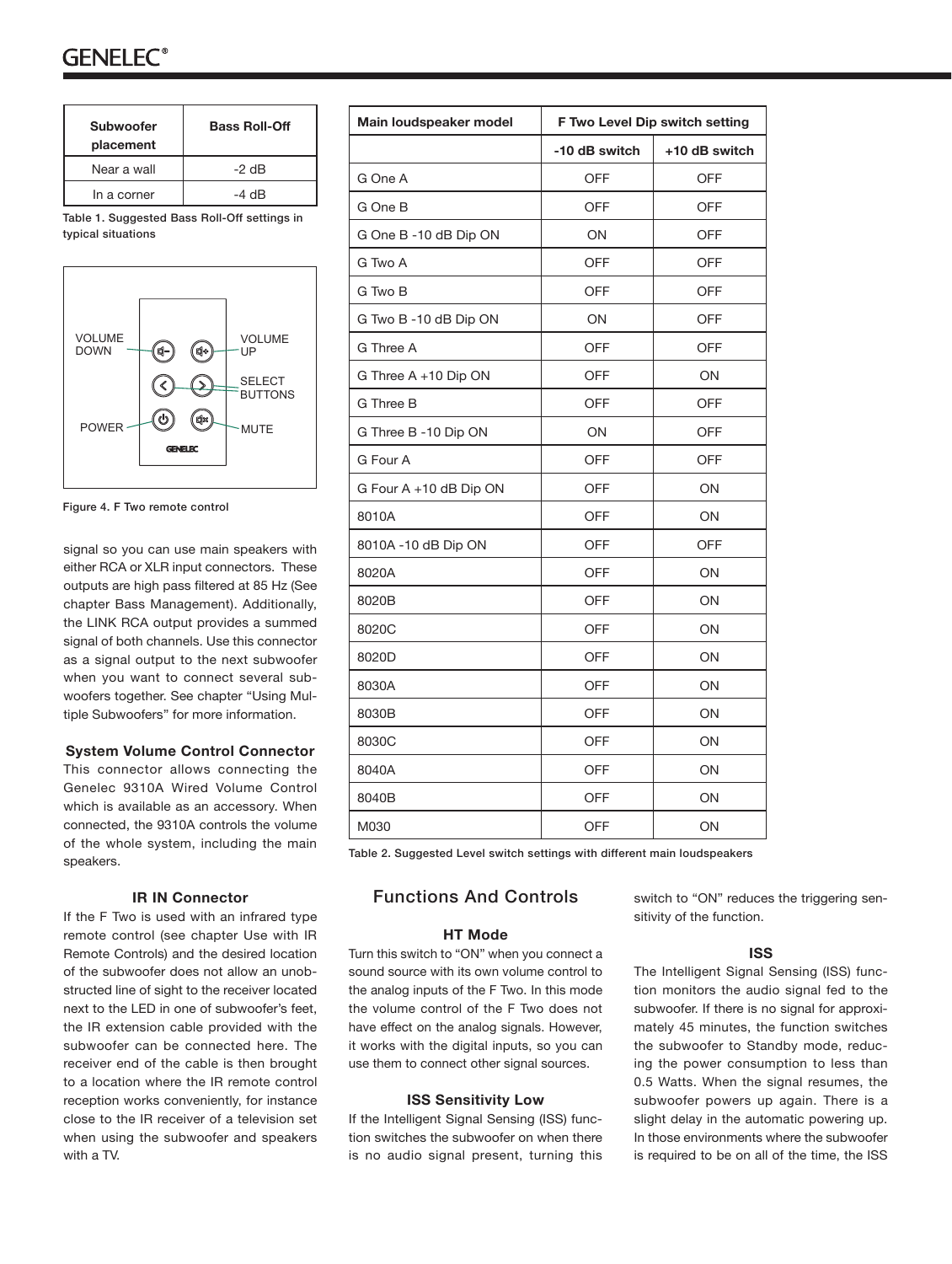function can be disabled by setting the "ISS" switch to the "OFF" position. Then the subwoofer is continuously powered and can be turned off using the power button on the remote control or connector panel.

### **LED Off**

This switch deactivates the status indicator LED on the "foot" of the subwoofer.

### **Roll-Off**

These two switches attenuate the subwoofer's bass response. At 27 Hz the attenuation levels are -2, -4 and -6 dB (both switches "ON").

### **Phase**

These two switches provide phase adjustment for the subwoofer in -90 degree increments. See chapter "Phase Alignment".

#### **Link**

This switch selects the analog inputs and disables input channel selection. In addition, it disables the remote control and sets the subwoofer's level to maximum. Set this switch to "ON", when using the subwoofer as a "slave" in a multiple subwoofer system. See chapter "Using Multiple Subwoofers".

#### **Level**

These two switches allow adjusting the subwoofer's level by -10 dB or +10 dB, providing level matching with different main speaker models. See Table 2 for some examples.

### **Subwoofer Level**

This rotary adjustment adjusts the playback level of the subwoofer. The level is increased by turning the adjustment clockwise and reduced by turning it counterclockwise.

#### **Select**

This button allows signal input selection between the two digital inputs and the analog input and initiation of the matching procedure for IR remote controls (see Matching IR Remote Controls).

#### **Power**

This button switches the subwoofer between Standby and Power mode. Note that this button does not completely disconnect the subwoofer from the mains power. If this is necessary, the subwoofer's mains cable must be disconnected. This button can also be used for restoring the

factory settings by keeping it depressed for 10 - 15 seconds. This returns the volume setting on the remote control to factory level and deletes possible remote control pairing and IR remote control matching. Also the source selection returns to automatic, which is the factory setting.

# Positioning In The Room

The placement of the subwoofer in the room affects the overall frequency response and sound level of the system dramatically, as at low frequencies the effects of the room are strong. Even a slight change in the location of the subwoofer can cause a marked difference in the frequency balance and often patient and methodical experimentation and testing is needed to find the optimum placement.

The placement will also affect the bass roll-off rate and the phase difference between the main loudspeakers and the subwoofer. These effects can be compensated using the controls in the subwoofer but we recommend that at first you leave the switches untouched and concentrate on finding the position where the subwoofer gives the smoothest response, and only then use the controls to fine-tune the balance and phase alignment between the subwoofer and the main loudspeakers.

Start by placing the subwoofer close to the center of the front wall. We recommend a distance of less than 60 cm / 24" to the wall. This position gives increased acoustic loading and sound pressure level due to the proximity of the front wall and floor. Ideally the subwoofer and main loudspeakers should be positioned symmetrically and at an equal distance from the listening position.

If the frequency balance is not quite right, try moving the subwoofer to the left or right along the wall so that different room modes are excited at different levels. Positioning the subwoofer close to a corner will boost the bass level at lower frequencies and may cause asymmetrical spatial imaging.

# ISSTM Autostart

The automatic power saving function ISS (Intelligent Signal Sensing) can be activated by setting the "ISS" switch on the connector panel to "ON." Automatic powering down to standby mode happens after a certain time when playback has ended. The power consumption in standby mode is typically less than 0.5 watts. Playback will automatically resume once an input signal is detected from any source.

Alternatively, the subwoofer can be activated by pushing any button on the remote control.

There is a slight delay in the automatic powering up. If this is undesirable, the ISS™ function can be disabled by setting the "ISS" switch on the connector panel to "OFF." In this mode, the subwoofer is powered on and off using the remote control or the power button on the connector panel.

The "ISS SENSITIVITY LOW" switch lowers the triggering sensitivity of the ISS function. This can be necessary if the subwoofer "wakes up" even if there is no audio signal.

## Setting The Playback Level

The "LEVEL +10 dB and LEVEL -10 dB" switches and the rotary "SUBWOOFER LEVEL" level adjustment can be used for matching the subwoofer's playback level with the main loudspeakers (See Table 2). Fine tuning can be done with the rotary adjustment knob.

# Setting The Bass Roll-Off Switches

The acoustic response of the subwoofer may have to be matched to the characteristics of the room and the positioning in which it will be used (see Table 1). To adjust the subwoofer to match these characteristics use the ''BASS ROLL-OFF' control switches located on the connector panel. When all Roll-Off switches are 'OFF', a flat anechoic response is obtained.

# Setting The Phase Control

The effect of incorrect phase alignment between the main loudspeakers and the subwoofer is a drop in the frequency response of the whole system at the main loudspeaker / subwoofer crossover frequency. The phase difference between the main loudspeakers and subwoofer at the listening position is dependent upon the distance from the listener to the subwoofer in relation to the main loudspeakers. To avoid phase differences between the left and right main loudspeakers and the subwoofer, the subwoofer should be placed close to the center of the front loudspeaker array.

Two phase matching switches allow compensation for incorrect phase alignment. Four settings are provided between 0° and -270°.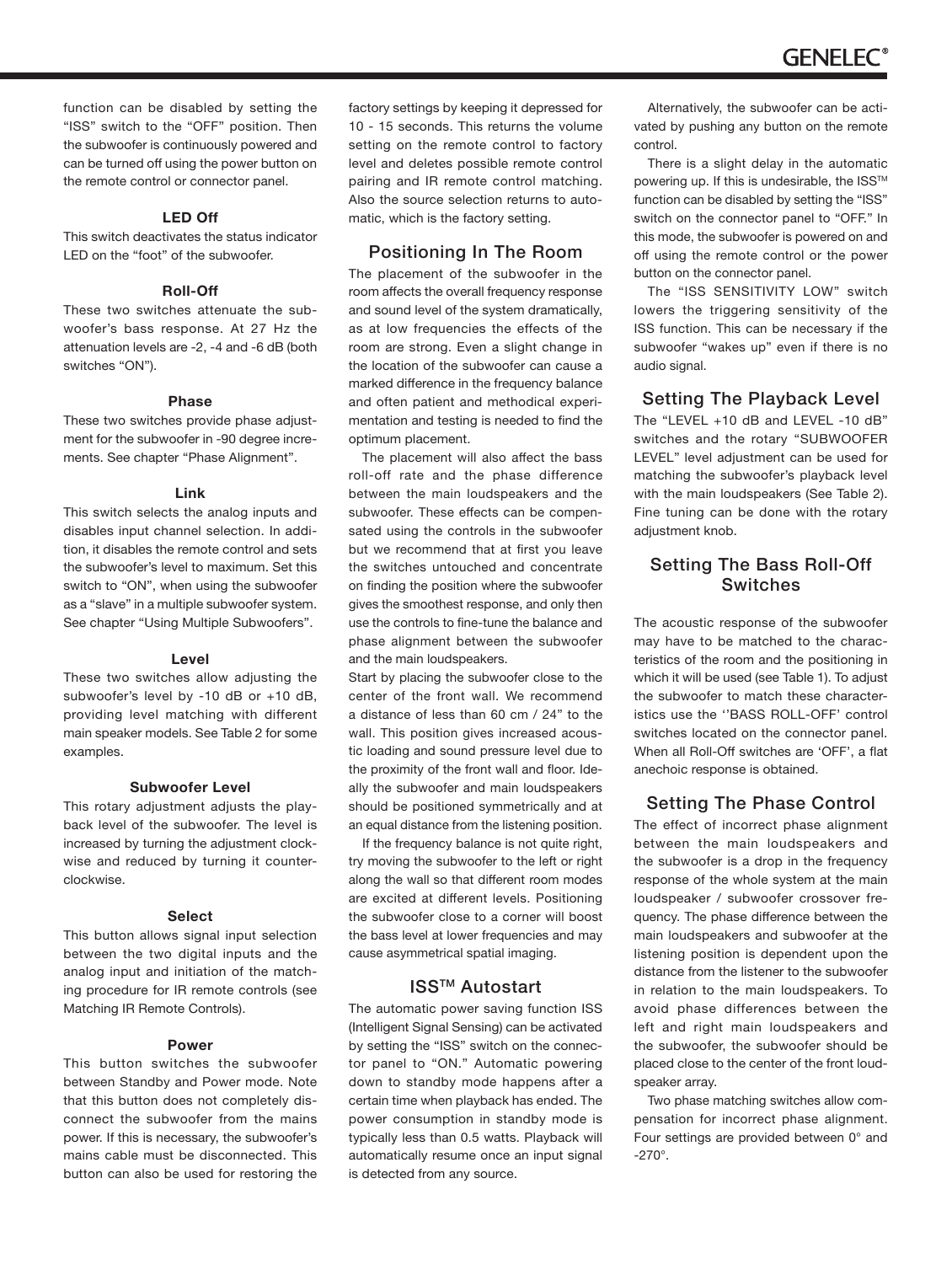# Coarse Phase Correction Method

Connect an audio frequency signal generator to a signal input on the subwoofer which has a main loudspeaker connected to the corresponding "OUT" connector. If the loudspeakers are placed at different distances from the listening position, choose the loudspeaker that is nearer.

Set the generator to 85 Hz. If a signal generator is not available, it is possible to use an audio test recording which has a test frequency in the range 70 Hz to 100 Hz. Suitable test signals can be downloaded at www.genelec.com and found in some smart phones.



ON

Toggle the -180° phase switch 'ON' and 'OFF' and set it to the position which gives the lowest sound level at the listening position. **OFF** 



Next toggle the -90°phase switch 'ON' and 'OFF', and again set it to the position which gives the lowest sound level.



Finally, set the -180°phase switch to the opposite setting.

# Matching IR Remote **Controls**

The F Two subwoofer can be used with most IR remote controls, providing convenient use with, for instance, the remote control of a TV set when connected to it via a fixed level digital signal input. Turn the subwoofer upside down so you can easily reach the "Select" button on the subwoofer's connector and the status indicator LED on the subwoofer's foot is visible. The IR receiver is located in the LED. Note that the "Select" buttons on the RF remote control provided with the subwoofer do not actuate the matching.

The matching procedure is as follows:

- Keep the "Select" button on the subwoofer depressed until the status indicator LED starts blinking red.
- Choose the button on the remote

control that you want to actuate "volume up" function. Keep it depressed until the LED stops blinking. With some remote controls pressing the button multiple times works better.

• Now the LED blinks green, indicating that the button for "volume down" can be selected. Follow the procedure described above.

• Next the LED blinks blue for selection of the button for "Select" button.

• Yellow LED indicates the selection of "Mute" button.

• Magenta LED indicates the selection of "Power" button.

A short press on the "Select" button allows you to skip a step in the procedure, if you do not want to "teach" all the commands listed above. If you want to interrupt the procedure, press "Select" for approximately two seconds. This saves the settings made so far. If you don't want to save the settings, press the Power button for two seconds. This will also delete the matching settings done by that point. If you want to change the matched buttons, just redo the matching process.

# Matching The RF Remote Control To The Subwoofer

The remote controls delivered with F Two subwoofers will function with any other F Two subwoofer as well. If this is not desirable, for instance when there are several F Two subwoofers in the same premises, and the user wishes to avoid the situation that more than one subwoofer reacts to the commands given by each remote control, the remote controls can be matched to operate only one subwoofer.

1. Press and hold down the "Power" and "Select " buttons on the subwoofer until the LED starts blinking white.

2. While the LED is blinking, first press and hold down the volume "+" button on the remote control and then the volume "-" button. Keep both buttons pressed for a few seconds until the status indicator LED on the subwoofer stops blinking. This indicates that matching is completed and the matching operation ends automatically.

Now the subwoofer should only respond to commands given by the matched remote control, and respectively, the matched remote control should not work with other F Two units. For cancelling the matching

operation while the LED is blinking, press and hold down the "Power" button on the subwoofer for two seconds. If you wish to undo a matching completely, press and hold down the "Power" button on the subwoofer for ten seconds.

NOTE: In some cases the local WiFi network can cause problems with the RF remote control, if they operate on the same wavelength. We recommend the use of an IR remote control in these cases.

# Using Multiple Subwoofers

The Genelec F Two subwoofer is equipped with an LFE/LINK output connector to provide an easy way of coupling two or more subwoofers together in high SPL applications, for instance when using the subwoofers with Genelec G Four active loudspeakers. Connected as described below, the "master" subwoofer controls the volume of all subwoofers linked to it through this connector.

Connect an RCA cable from the LINK connector of the "master" subwoofer to which the main loudspeakers are connected, to the LFE / LINK connector of the other, "slave" subwoofer and turn the LINK dip switch on the "slave" subwoofer to "ON".

In the LINK mode, the subwoofer volume is automatically set to maximum and the "slave" subwoofer only reacts to the power on/off commands given with a remote control. It follows the volume adjustment and source channel selection done in the "master" subwoofer.

When two subwoofers connected in this way are positioned close to one another, bass level increases by 6 dB. Three subwoofers give an SPL increase of 9.5 dB and four subwoofers 12 dB compared to a single subwoofer.

The rotary "SUBWOOFER LEVEL" adjustment knob should be set in the same position as that of the "master" subwoofer unless the subwoofers are placed in very different positions acoustically, for example one in a corner and one far from corners. In such case, it is advisable to measure the loudness of each subwoofer separately and adjust them individually for correct balance.

Phase and Bass Roll-Off adjustments should be done individually for each subwoofer in the chain, especially if they are not placed close together. To check the phase alignment for the "master" subwoofer switch off the "slave" subwoofer and follow the instructions given in the previous sections.

To adjust the phase alignment of the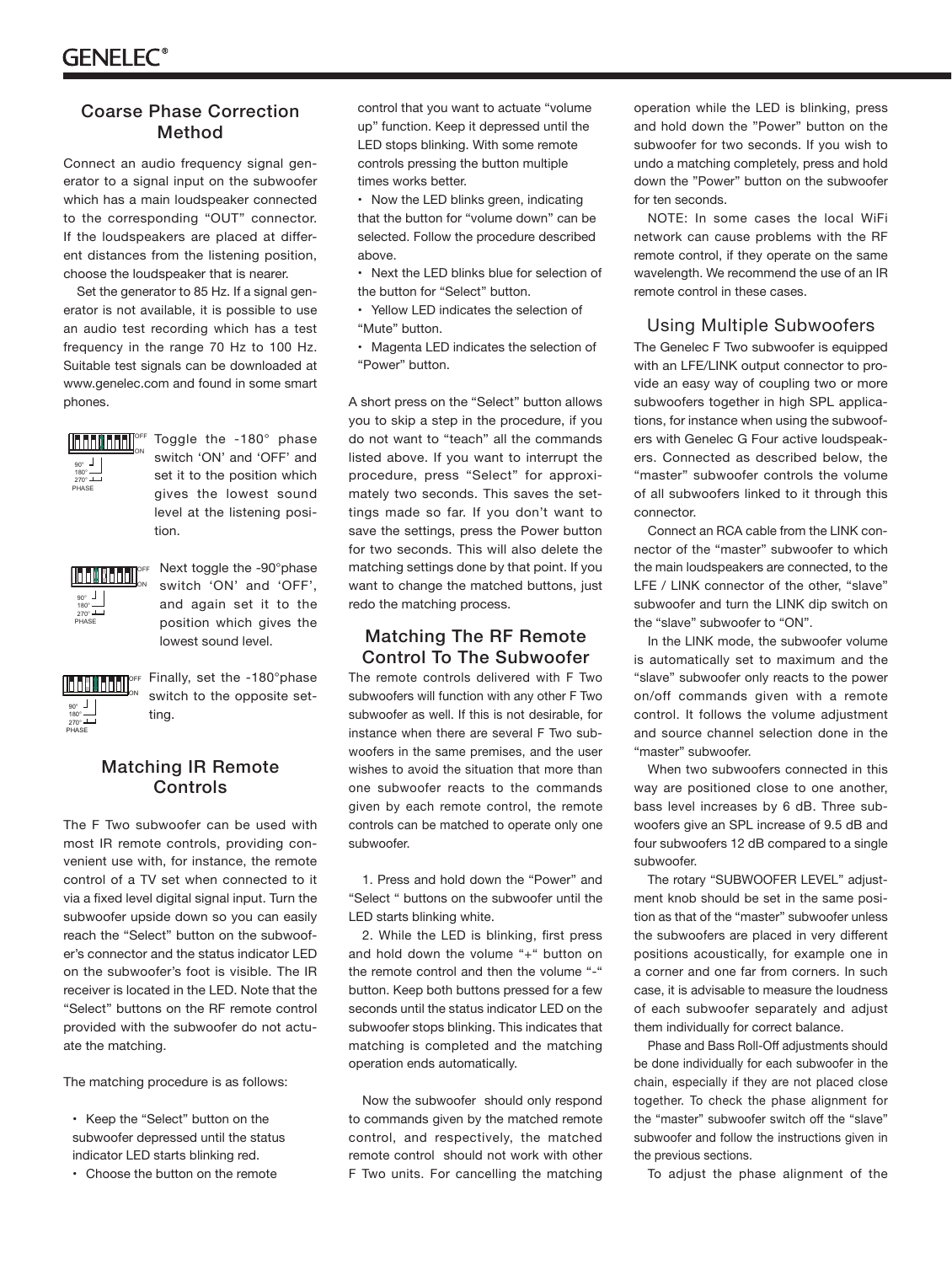# **GENELEC**

"slave" subwoofer, you need to switch off the "master" subwoofer, connect a signal cable from one of the "slave" subwoofer's output connectors to the corresponding loudspeaker and switch the LINK switch to "OFF". This effectively changes the "slave" to "master" mode and the phase adjustment can be carried out. Return the connections and LINK setting on the "slave" subwoofer back to the "ON" setting after completing the adjustment.

# Safety Considerations

The Genelec F Two complies with international safety standards. However, to ensure safe operation and maintain the equipment in safe operating condition the following warnings and cautions must be observed.

• Do not use this product with an unearthed mains cable or a mains connection without the protective earth contact as this may lead to personal injury.

• Danger of explosion if battery is incorrectly replaced. Replace only with the same or equivalent type.

• The battery shall not be exposed to excessive heat such as sunshine, fire or the like.

• Servicing and adjustment must only be performed by qualified service personnel.

• Opening the subwoofer is strictly prohibited except by qualified service personnel.

• Do not expose the subwoofer to water or moisture. Do not place any objects filled with liquid, such as vases on the subwoofer or near it.

Note that the amplifier is not completely disconnected from the AC mains service unless the mains cable is removed from the amplifier or the mains outlet.

### **Warning!**

This equipment is capable of delivering sound pressure levels in excess of 85 dB, which may cause permanent hearing damage.

# Compliance To FCC Rules

### **Remote control**

This device complies with Part 15 of the FCC Rules. Operation is subject to the following two conditions:

(1) this device may not cause harmful interference, and (2) this device must accept any interference received, including interference that may cause undesired operation. This product emits radio frequency energy, but the radiated output power of this device is below FCC radio frequency exposure limits. This equipment complies with FCC RF radiation exposure limits forth for an uncontrolled environment. Nevertheless, the device should be used in such a manner that the potential for human contact with the antenna during normal operation is minimized.

Changes or modifications not expressly approved by the party responsible for compliance could void the user's authority to operate the equipment.

### **Subwoofer**

This device complies with part 15 of the FCC Rules. Operation is subject to the following two conditions:

This device may not cause harmful interference, and this device must accept any interference received, including interference that may cause undesired operation.

Note: This equipment has been tested and found to comply with the limits for a Class B digital device, pursuant to part 15 of the FCC Rules. These limits are designed to provide reasonable protection against harmful interference in a residential installation. This equipment generates, uses and can radiate radio frequency energy and, if not installed and used in accordance with the instructions, may cause harmful interference to radio communications. However, there is no guarantee that interference will not occur in a particular installation. If this equipment does cause harmful interference to radio or television reception, which can be determined by turning the equipment off and on, the user is encouraged to try to correct the interference by one or more of the following measures:

- Reorient or relocate the receiving antenna.
- Increase the separation between the equipment and receiver.
- Connect the equipment into an outlet on a circuit different from that to which the receiver is connected.
- Consult the dealer or an experienced radio/TV technician for help.



Figure 5. Changing the remote control battery

Modifications not expressly approved by the manufacturer could void the user's authority to operate the equipment under FCC rules.

# Changing The Remote Control Battery

The remote control battery can be changed by turning the battery cover on the back of the remote control anticlockwise. Use a small screwdriver under the right side of the battery (see figure 5) to wedge the battery out. Replace the battery with a similar CR2032 type battery. Insert the battery with the left side first as shown in figure 4 and close the battery cover.

Take the used battery to your local battery recycling point. Under no circumstances should the battery be disposed with general dry waste.

# Maintenance

There are no user serviceable parts inside the subwoofer. Any maintenance of the unit must only be performed by qualified service personnel.

## Guarantee

This product is supplied with two year guarantee against manufacturing faults or defects that might alter the performance of the unit. By registering your product at:

### www.community.genelec.com

You can get an additional three year guarantee that covers the spare parts.